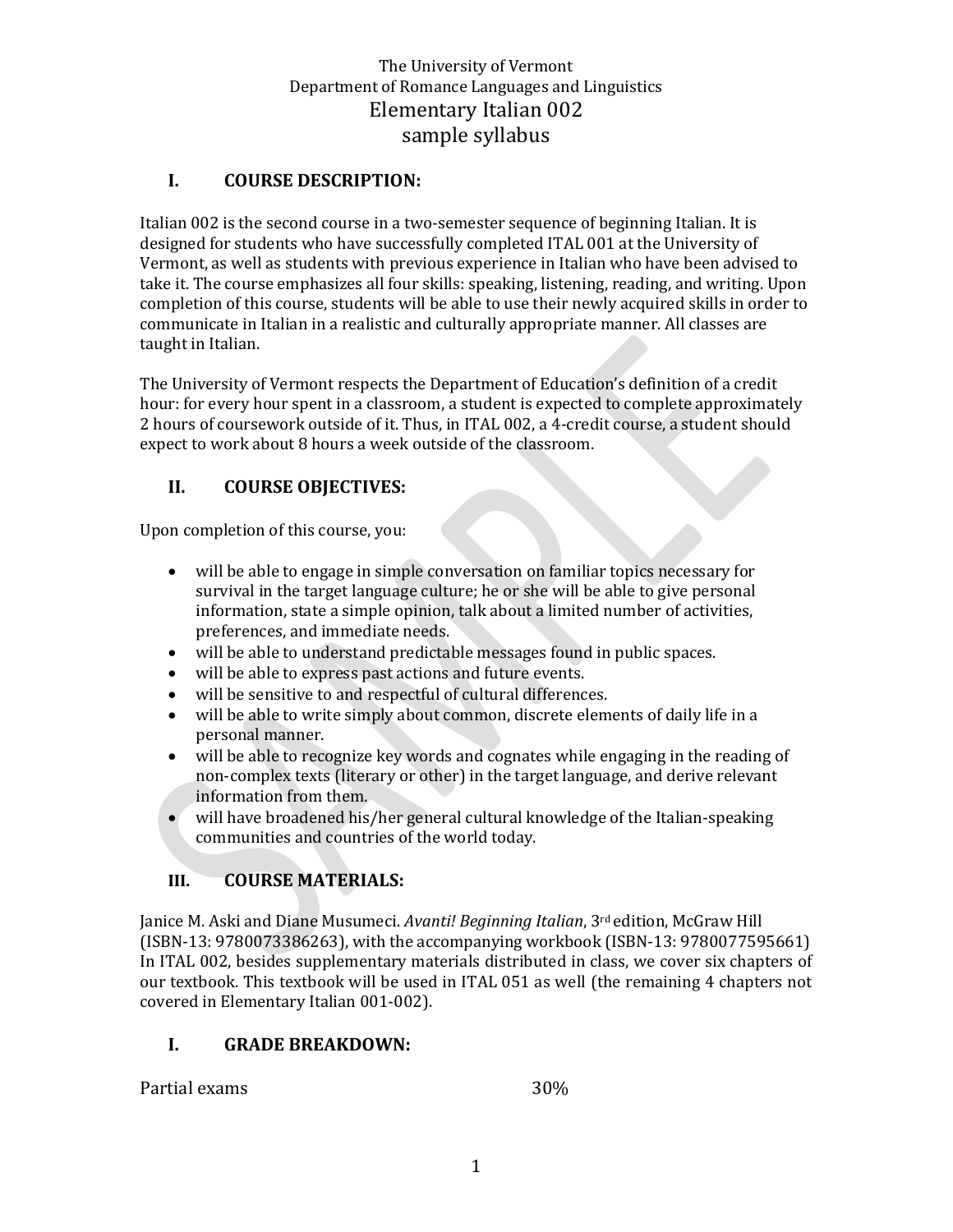| Final Exam (comprehensive)                     | 20%   |
|------------------------------------------------|-------|
| Class participation                            | 15%   |
| Homework                                       | 10%   |
| Quizzes (number open)                          | 10%   |
| Oral exam (open)                               | 10%   |
| Compositions, journals, special projects, etc. | 5%    |
|                                                | 100\% |

*This is just an example of a grade breakdown. Instructors may tailor the grade breakdown to their own courses and are not limited to these classifications or percentages.*

#### 1. Partial exams (30%)

The scheduled partial exams in this class will be given on the following dates:

There will be no make-up exams in this class without an official excuse.

*Official excuses may consist of: a. religious holidays (during the first 2 weeks of classes, you should submit a letter to your instructor with the dates and reasons for your absences); 2. UVM-sponsored events (during the first 2 weeks of classes, you should submit a letter to your instructor, on UVM letterhead and signed by your supervisor or coach, with the dates and reasons for your absences); c. Dean's excuse (contact your Dean's Office if you have a serious reason to miss classes or tests and they will email your instructor).*

#### 2. Final Exam (20%)

The final exam for this class is comprehensive and is scheduled for: No make-ups will be given without an official excuse.

## 3. Class participation, absences, and late arrivals (15%)

Participation: In the ITAL 002 classroom, active and constructive class participation is a requirement. Speaking a foreign language with proficiency is an acquired skill that entails consistent practice and self-discipline. In this class, active participation includes volunteering answers, answering questions accurately, staying on task in pair and group work, and respecting the classroom environment rules.

Absences: More than four (4) unexcused absences (i.e., absences for which you do not have an official excuse) will lower your final grade. Unexcused absences may include light illness, faulty alarm clocks, and delayed flights.

Late arrivals: Three (3) late arrivals equal one absence in this course.

## 4. Homework (10%)

You must respect your instructor's homework guidelines. Please use high-quality dictionaries, avoid automatic translators, and carefully review your work. Late homework will not be accepted.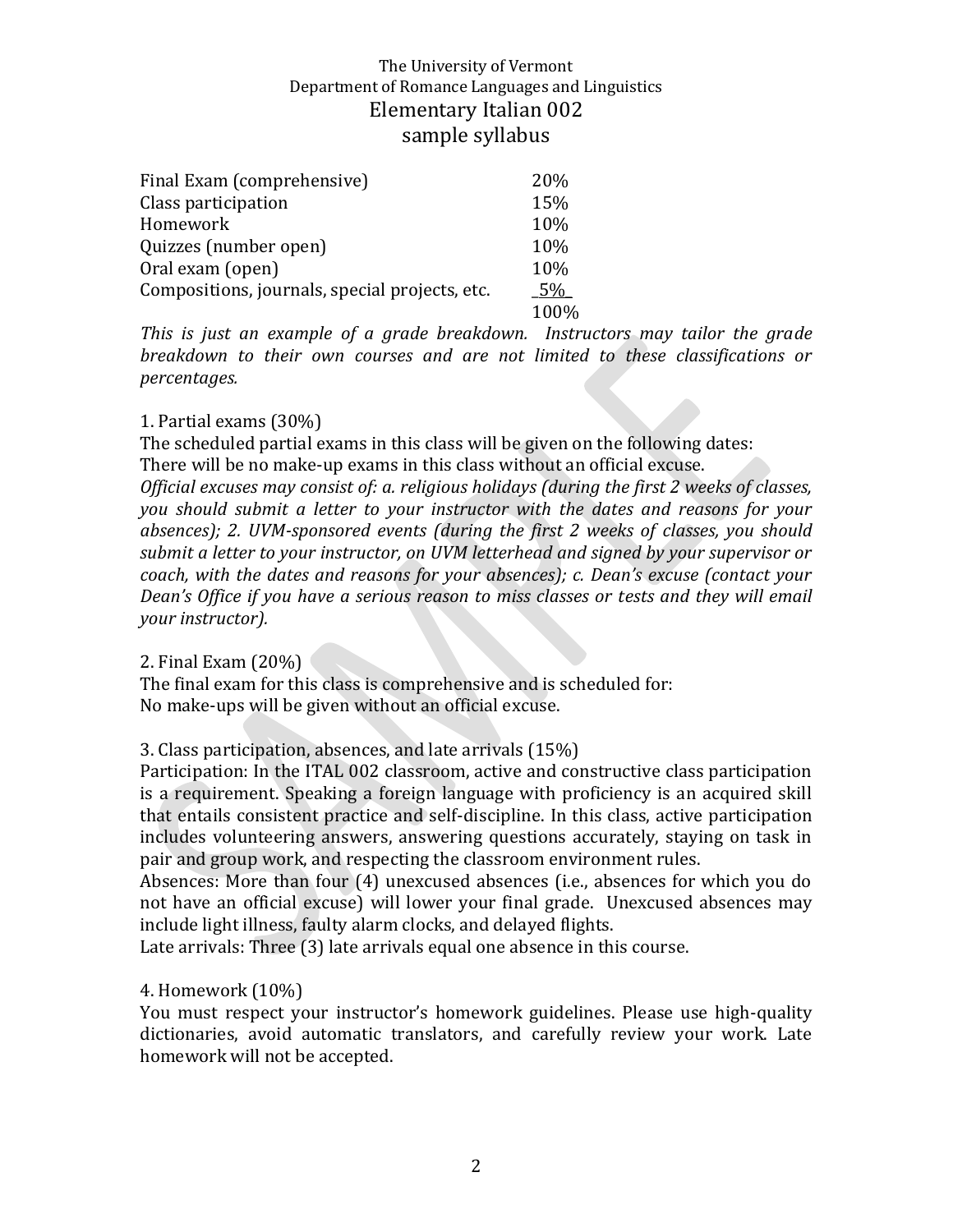# 5. Quizzes (10%)

The missed quiz policy for this section of ITAL 001 is the following:

#### 6. Oral exam (10%)

Oral exams are designed to evaluate speaking and listening skills; please refer to the course schedule for the oral exam dates. No make-ups will be given without an official excuse.

7. Compositions, projects, journals, etc. (=other homework, 5%)

Grading scale used in all Romance Languages and Linguistics courses at UVM:

| $97\% - 100\%$ | $=$      | $A+$ |
|----------------|----------|------|
| 94% – 96%      | $\equiv$ | A    |
| $90\% - 93\%$  | =        | А-   |
| 87% - 89%      | $\equiv$ | B+   |
| 84% – 86%      | $\equiv$ | B    |
| $80\% - 83\%$  | $\equiv$ | B-   |
| $77\% - 79\%$  | $\equiv$ | C+   |
| $74\% - 76\%$  | =        | C.   |
| $70\% - 73\%$  | $=$      | ር-   |
| $67\% - 69\%$  | =        | D+   |
| $64\% - 66\%$  | =        | D    |
| $60\% - 63\%$  | =        | D-   |
| $0\% - 59\%$   | Ξ        | F.   |
|                |          |      |

## **II. VARIA:**

1. Academic integrity: It is plagiarism to present another's ideas or words as your own. In a foreign language classroom, this includes computer-based translations. If you have questions when preparing a composition or other graded assignment, please ask your instructor. Do not have someone else correct your writing for you before turning it in for a grade. Plagiarism is a serious academic offense, and can result in a failing grade or worse.

[\(http://www.uvm.edu/sconduct/?Page=ah.html&SM=menu-programs.html\)](http://www.uvm.edu/sconduct/?Page=ah.html&SM=menu-programs.html)

2. Student learning accommodations: In keeping with University policy, any student with a documented disability interested in utilizing accommodations should contact ACCESS, the office of Students Accessibility Services on campus [\(www.uvm.edu/access\)](http://www.uvm.edu/access).

3. Religious Holidays: Students have the right to practice the religion of their choice. If you need to miss class to observe a religious holiday, please submit the dates of